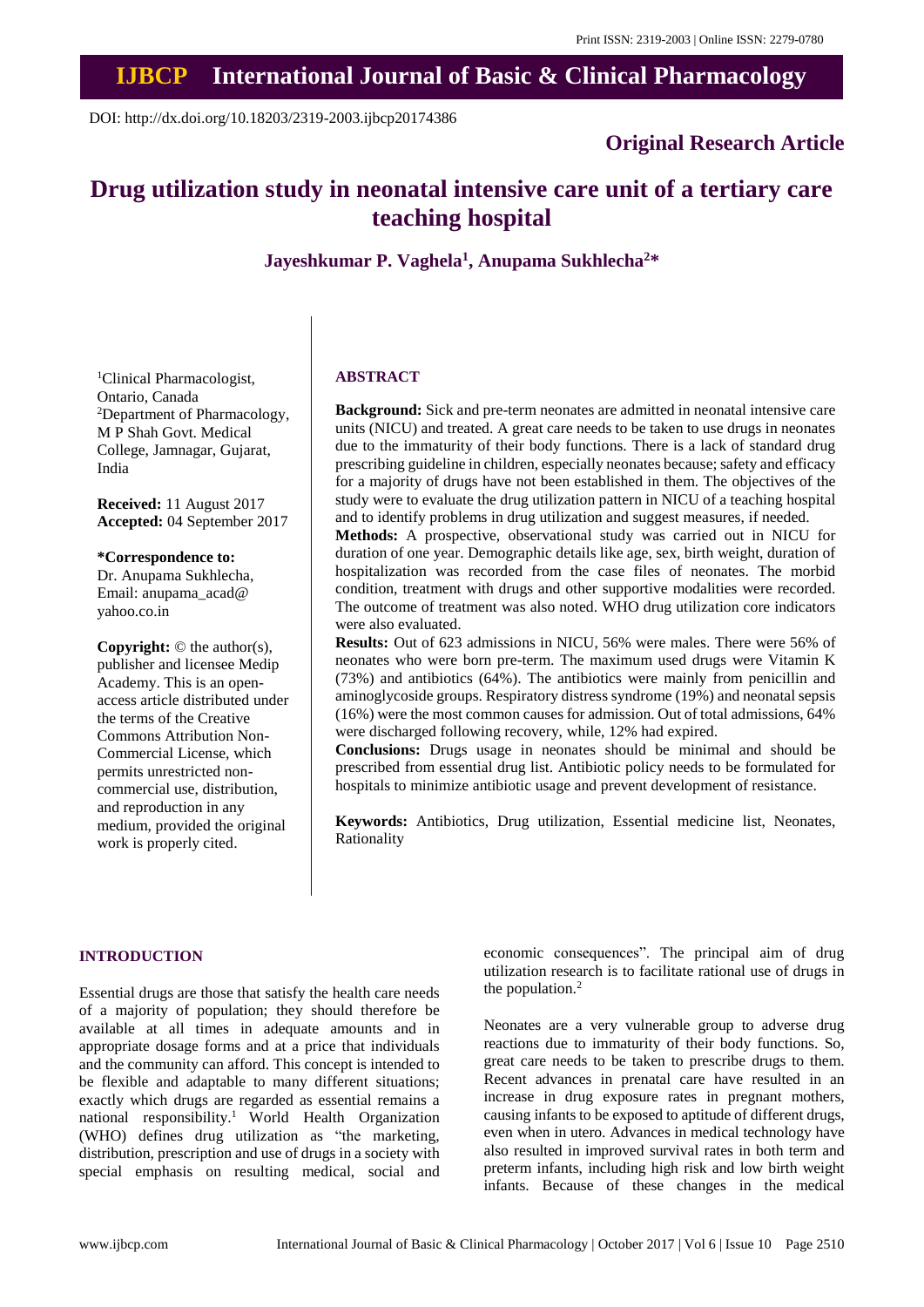management of the newborn, drug exposure patterns in infants have also changed.<sup>3</sup> Most drug inserts contain precautionary disclaimer for usage in children because, safety and efficacy in children have not been established.

There are some irrational drug combinations which are also being used in hospitals which do not satisfy the essential medicine list of our country. Such irrational preparations can cause severe adverse drug reactions to patients. So, it is important to decrease use of irrational drugs by using essential drugs.

A growing number of pharmaceutical products are available on the world market and there has been an increase both in the consumption of the drugs and in expenditure on them. In spite of this, many people throughout the world cannot obtain the drugs they need. There are also many people who have access to drugs but do not get the right drug in the right dosage when they need it. Irrational prescription of drug is of common occurrence in clinical practice, important reason being lack of knowledge about drug and unethical drug promotion. Monitoring of prescriptions and drug utilization studies could identify the associated problems and provide feedback to prescribers.<sup>2</sup>

Most newborns are exposed to a number of drugs many of the times. Most of the reported drug utilization studies have been carried out in adult patients with only a few being reported from children, especially neonates. So the present study has been taken up with the purpose of generating some valid data and useful information for improving the quality of neonatal care. Developing countries have limited funds available for health care and drugs so it becomes very important to prescribe drugs rationally so that the available funds can be utilized optimally.<sup>4</sup>

#### **METHODS**

This study was carried out to evaluate the drug utilization pattern in neonatal intensive care unit (NICU). It was a prospective, observational study conducted at NICU under Paediatrics department of Guru Gobind Singh Government Hospital attached with the M. P. Shah Medical College, Jamnagar, Gujarat, India. The study was carried out for duration of one year (from December 2013 to November 2014) on 623 inpatients at NICU. Permission was obtained from the Head of Department of Paediatrics prior to commencement of the study. All patients of either sex admitted to NICU were included in the study. Neonates who were discharged or who died within 24 hours of NICU admission were excluded from the study.

#### *Sample size*

WHO recommendation on sample size is that there should be at least 600 encounters included in cross-sectional survey describing current treatment practices.<sup>5</sup>

#### *Collection of data*

Data of patients matching inclusion criteria was recorded. Demographic details like: name, age, sex, diagnosis, ongoing treatment was recorded from patient's case file. This data was recorded in a previously prepared case record form. The generic name of the drugs and the generic contents of formulation were obtained from the Indian Drug Review, January-February, 2015.<sup>6</sup>

#### *Data was further analyzed as under*

- Age and sex wise distribution
- Morbidity pattern
- Prescribing frequency of drugs
- Average number of drugs per encounter
- Percentage of encounters with an antibiotic prescribed
- Percentage of encounters with an injection prescribed
- Percentage of drugs prescribed by generic name
- Percentage of drug prescribed from Essential drug list formulary

#### *Statistical analysis*

Recorded data was analyzed by Microsoft Office Excel 2007 and using descriptive statistics. Wherever necessary, the results were depicted in the form of percentages and graphs.

#### **RESULTS**

In the present study, we have collected data of 623 neonates admitted in NICU over a period of one year. The observation and results of our study are as follows:



#### **Figure 1: Birth weight distribution of neonates admitted (n=623).**

The age and sex distribution of neonates admitted was: A majority of neonates 536 (86.3%) were in early neonatal period (<7 days), while 87 (13.7%) were in late neonatal period. A majority of patients admitted in NICU were male 348 (55.85%). The gestational age distribution in NICU was: Preterm 349 (56%), followed by term neonates 263 (42.2%) and post-term neonates 11 (1.8%). The birth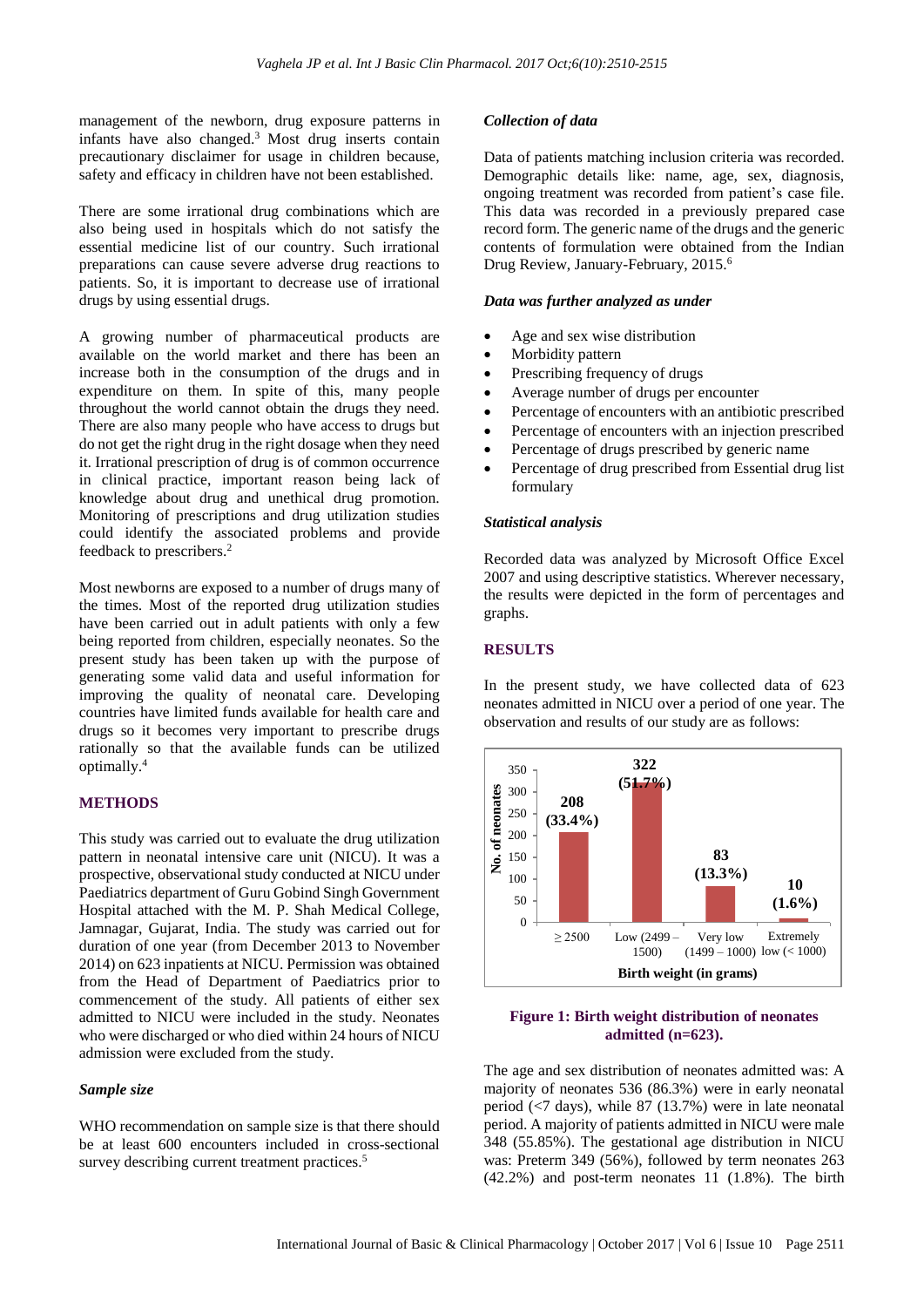weight distribution in NICU is shown in Figure 1. The mean±SD of weight of all patients admitted in NICU was  $2.16 \pm 0.61$  kg.

The morbidity pattern observed in NICU is shown in Table 1. The prescribing frequency of drugs is shown in Table 2. The drugs prescribed with a frequency of less than five percent are shown in Table 3. Paracetamol injection was prescribed in 28 neonates, caffeine in 3 and nasal saline drops in 3 neonates respectively.

#### **Table 1: Morbidity pattern observed in neonatal intensive care unit (n=623).**

| <b>Morbid condition</b>       | Frequency $(\% )$ |
|-------------------------------|-------------------|
| Respiratory distress syndrome | 117 (18.8%)       |
| Neonatal sepsis               | 101 (16.2%)       |
| Low birth weight              | 96 (15.4%)        |
| Neonatal hyper-bilirubinaemia | 90 (14.4%)        |
| Birth asphyxia                | 70 (11.2%)        |
| Meconium aspiration syndrome  | $40(6.4\%)$       |
| HbsAg positive mother         | 23 (3.7%)         |
| Others                        | 86 (13.8%)        |

#### **Table 2: Most frequently prescribed drugs in neonatal intensive care unit (n=623).**

| <b>Groups</b>          | <b>Name of drug</b>               | Frequency $(\% )$ |
|------------------------|-----------------------------------|-------------------|
| Antibiotics            | Ampicillin                        | 203 (32.6%)       |
|                        | Gentamicin                        | 201 (32.3%)       |
|                        | Amikacin                          | 198 (31.8%)       |
|                        | Cefotaxime                        | 183 (29.4%)       |
|                        | Metronidazole                     | 91 (14.6%)        |
| Vasopressors           | Adrenaline                        | 71 (11.4%)        |
|                        | Dopamine                          | 41 (6.6%)         |
| Antiepileptics         | Phenobarbitone                    | 56 (8.9%)         |
| Vitamins and<br>others | Vitamin K                         | 454 (72.9%)       |
|                        | Calcium<br>gluconate              | 104 (16.7%)       |
|                        | Syrup Simyl<br>MCT (Carnitine)    | 68 (10.9%)        |
|                        | <b>Syrup Evion</b><br>(Vitamin E) | 43 (6.9%)         |
|                        | Syrup Hovite<br>(Multivitamin)    | 38 (6.1%)         |
|                        | Syrup<br>Paracetamol              | 41 (6.6%)         |

The other supportive modalities used in NICU were: Isolyte- P in 261 (41.9%) neonates and oxygen in 200 (32.1%) neonates. Other fluids, namely dextrose 5%, dextrose 10%, dextrose normal saline, normal saline was used in 249 (39.9%) neonates. Phototherapy was given in 100 (16.1%), surfactant therapy in 62 (9.9%) and exchange transfusion in 5 (0.8%) neonates respectively.

The percentage of encounters with an antibiotic prescribed is shown in Table 4. Most of the neonates 353 (56.7%) were prescribed at least two antibiotics. Culture sensitivity testing was found positive in 87 (13.9%) patients. Out of these, change in antibiotic was done in 40 patients, while the others were given the same treatment. The most common organisms found were *E. coli* (40), *Klebsiella* (16) and *Pseudomonas* (14).

### **Table 3: Drugs prescribed with a frequency of less than five percent (n=623).**

| Group                           | <b>Name of drug</b>               | <b>Frequency</b> |
|---------------------------------|-----------------------------------|------------------|
| Antibiotics                     | Ceftazidime                       | 19               |
|                                 | Ceftriaxone                       | 12               |
|                                 | $Amoxicillin+$<br>Clavulanic acid | 6                |
|                                 | Vancomycin                        | 6                |
|                                 | Levofloxacin                      | 9                |
|                                 | Ciprofloxacin                     | 18               |
|                                 | Piperacillin+<br>Tazobactam       | $\overline{4}$   |
|                                 | Neomycin powder                   | 6                |
|                                 | Tobramycin eye<br>drops           | $\mathfrak{D}$   |
|                                 | Phenytoin                         | 12               |
| Antiepileptics                  | Lorazepam                         | 10               |
| Ionotropics                     | Digoxin                           | 2                |
|                                 | Dobutamine                        | 25               |
| <b>Bronchodilators</b>          | Aminophylline                     | 16               |
| Prokinetic                      | Domperidone drops                 | $\mathbf{1}$     |
| Diuretic                        | Furosemide                        | 2                |
| Vaccines and<br>immunoglobulins | Hepatitis B vaccine               | 23               |
|                                 | Hep. B<br>immunoglobulin          | 23               |
|                                 | Tetanus injection                 | 10               |
|                                 | Tetanus<br>immunoglobulin         | $\overline{c}$   |
| Others                          | Ranitidine injection              | 23               |
|                                 | Syrup Calcium<br>carbonate        | 16               |
|                                 | Syrup Ibuprofen                   | 3                |

The average number of drugs per encounter is shown in Table 4. The total number of drugs prescribed was 2766 in 623 encounters. Percentage of encounters with injections prescribed shown in Table 4. The percentage of drugs prescribed from list of essential medicines is shown in Table 4. The table includes the number of drugs prescribed from national list of essential medicines of India (NLEMI), 2011. [7] It also includes drugs from WHO model list of essential medicines for children, 2013. [8] The percentage of drugs prescribed by generic name is shown in Table 4. There were 2350 out of 2766 drugs that were prescribed by generic name.

The duration of hospitalization of neonates is shown in Figure 2. The mean±SD of length of hospital stay for all the patients was  $4.97 \pm 1.41$  days. The outcome of neonates following hospitalization was: 398 (63.9%) neonates were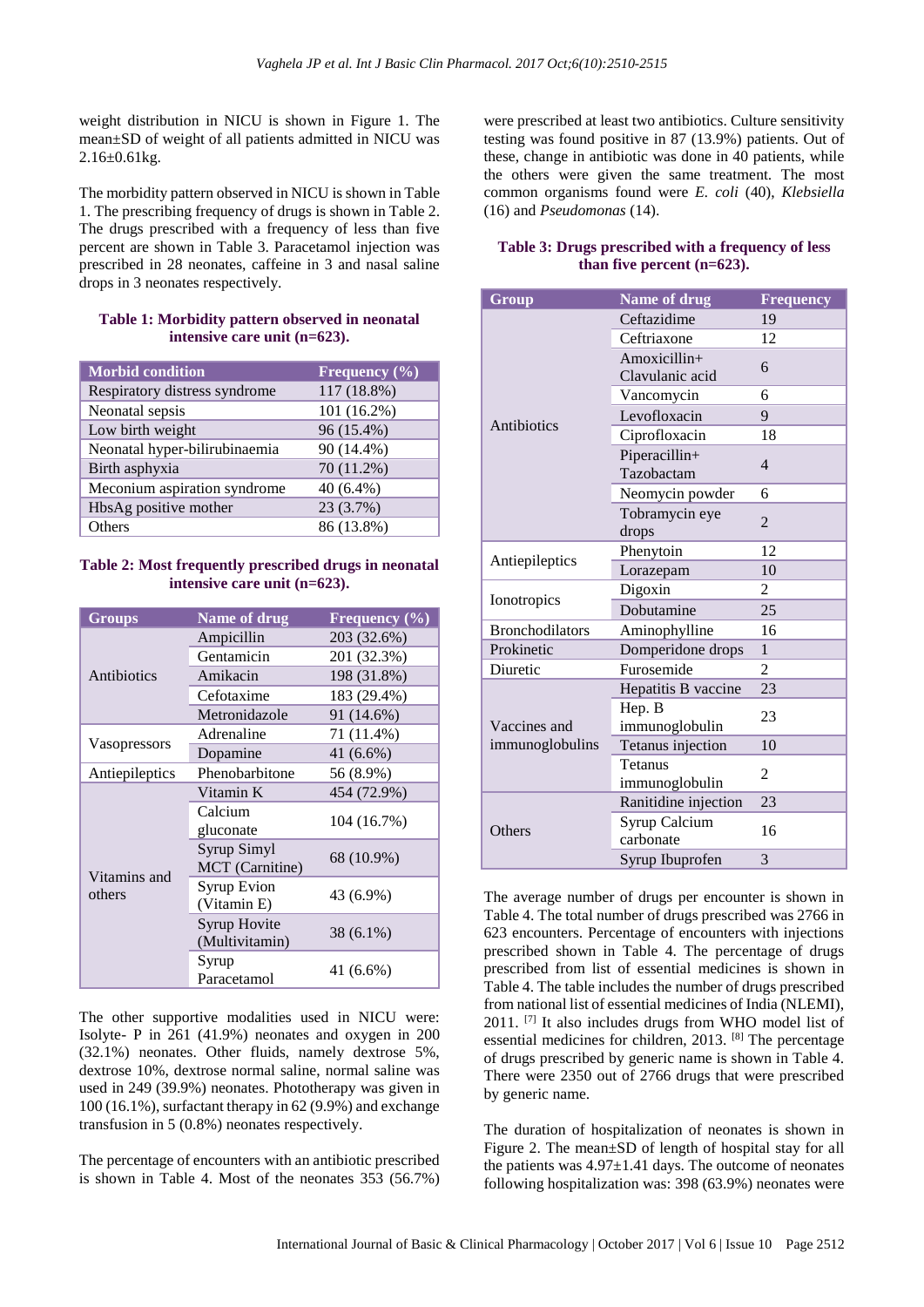discharged, 74 (11.9%) neonates expired and 151 (24.2%) neonates left against medical advice (LAMA). The most common cause for death was respiratory distress syndrome in 36 (48.6%) neonates, followed by birth asphyxia in 22 (29.8%) neonates.

#### **Table 4: WHO core indicators evaluated in neonatal intensive care unit (n=623).**

| <b>WHO</b> core indicator                                                  | <b>Value</b> |
|----------------------------------------------------------------------------|--------------|
| Average number of drugs prescribed per<br>encounter                        | 4.43%        |
| Percentage of encounters resulting in the<br>prescription of an antibiotic | 64.7%        |
| Percentage of encounters resulting in the<br>prescription of an injection  | 95.2%        |
| Percentage of drugs prescribed by generic<br>name                          | 84.9%        |
| Percentage of drugs prescribed from WHO<br>EML (children) 2013#            | 69.4%        |
| Percentage of drugs prescribed from NLEMI<br>$2011#$ ##                    | 71.4%        |

#WHO EML: World Health Organization Essential Medicine List for children

##NLEM: National List of Essential Medicines of India



#### **Figure 2: Duration of hospitalization of neonates (n=623).**

#### **DISCUSSION**

There was a male predominance (55.9%) in our study which is consistent with another study in which 62.1% of patients were male.<sup>9</sup> In another study, male neonate admission was 58%, which is quite comparable to our study.<sup>10</sup> The gender discrimination in terms of access to healthcare is apparent in the study. There is an urgent need to create awareness against gender discrimination, which begins at an early age. $^{11}$ 

In our study, 86.3% patients were admitted in early neonatal period. This is similar to a study in which patients admitted in early neonatal period were 82%.<sup>12</sup> The mean age of neonates was  $3.23 \pm 4.0$  days. A neonate is particularly vulnerable to adverse influences like asphyxia,

infection, complications of preterm birth etc. during early neonatal days and requires special attention.<sup>13</sup>

A majority of neonates in our study were preterm (56%) which is comparable to another study  $(54.6\%)$ .<sup>14</sup> A significantly large number of neonates (51.7%) were of low birth weight in our study. The mean birth weight was 2.16±0.61kg in our study which is in accordance with a study where it was 2250±96.8 g and in yet another study as  $2498 \pm 1000$ gm.<sup>3,15</sup> Low birth weight (LBW) infants remain vulnerable to malnutrition, recurrent infections, neurodevelopmental disabilities and have high mortality.<sup>11</sup>

A majority of neonates admitted in NICU were of respiratory distress syndrome (18.8%) and neonatal sepsis (16.2%) followed by low birth weight, neonatal jaundice, birth asphyxia and meconium aspiration syndrome. In one study, the major causes of admission were sepsis (29.2%) and low birth weight (23.4%) followed by birth asphyxia, neonatal jaundice and meconium aspiration syndrome while in another study the largest number of neonates was in the premature category (78.5%), birth asphyxia (36.2%), jaundice  $(28.8\%)$  and respiratory distress  $(24.8\%)$ .<sup>12,15</sup> Neonatal sepsis is a major cause for admission to NICU because most of the neonates admitted are preterm and have low birth weight. They are particularly susceptible for sepsis and infection from mother during birth.

In the present study, most commonly prescribed drugs were Vitamin K (72.9%) and antibiotics, followed by antiprotozoals, vasopressors, anti-epileptics and vitamins. The total encounters with an antibiotic prescribed were 402, which account for 64.5% of total encounters. A majority of neonates (56.7%) received at least two antibiotics. Higher incidences of antibiotic exposure in NICU could be due to the common practice of prescribing antibiotics without waiting for outcome of bacterial culture due to seriousness of illness in neonates (empirical usage). The most commonly prescribed antibiotics were ampicillin (32.6%), gentamicin (32.3%), amikacin (31.8%) and cefotaxime (29.4%). In another study, 62% neonates received amikacin, 44% penicillin and 38% cefotaxime respectively. [15] In yet another study, 94.2% of neonates received ampicillin and 92.2% received cefotaxime. [3] Similar findings were observed in other studies in which penicillins and aminoglycosides were commonly prescribed antibiotics.14,16,17

Out of 402 encounters with antibiotic prescribed, antibiotics were changed in 40 patients in whom only 15 patients were culture sensitivity positive. While in rest of the patients, no change in antibiotic regimen was found even if culture sensitivity test reports were positive. The reason may be improvement in patient's condition with ongoing drugs. In our study, the most common organisms in infective conditions were gram-negative organisms. Most common organisms found in our study were *E. coli* (40), *Klebsiella* (16) and *Pseudomonas* (17), which is in accordance with other studies done where *Klebsiella* and *E.coli* were the most common organisms.<sup>18,19</sup> In our study,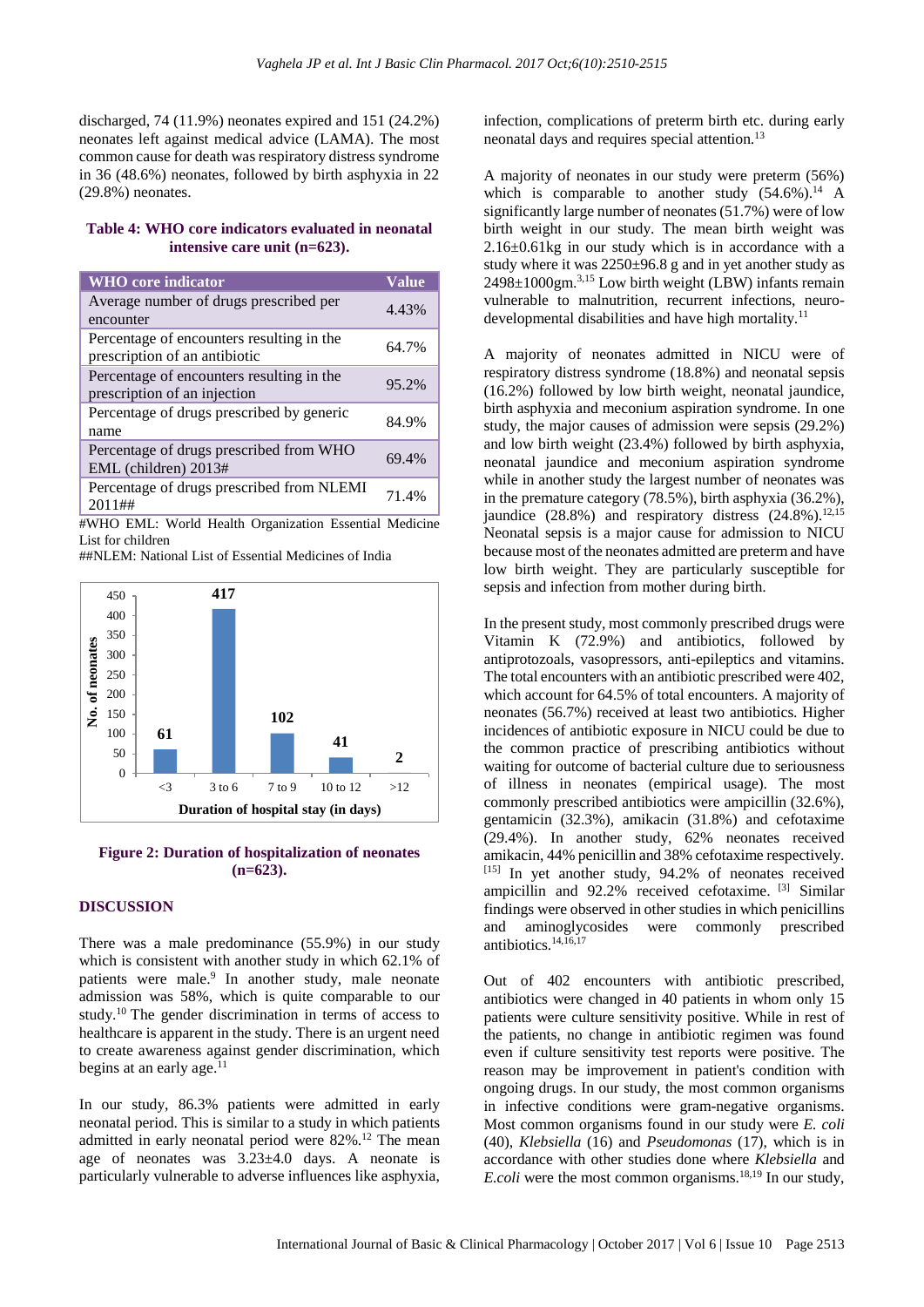antibiotics were changed to cefotaxime, amikacin from ampicillin, gentamicin in case of *E.coli* and *Klebsiella* according to their sensitivity pattern. While in case of *Pseudomonas*, ceftazidime and piperacillin were prescribed. Another study reports that ampicillin and gentamicin may no longer be effective for the treatment of neonatal sepsis as 71% *Klebsiella* and 50% *E. coli* were reported resistant to gentamicin. [20] Inappropriate use of antibiotics leads to emergence of resistance. So, antibiotic surveillance is mandatory to optimize antibiotic therapy especially in culture negative patients with infection like symptoms. $21$ 

In our study utilization of vitamin E, multivitamin, carnitine and calcium gluconate was 6.9%, 6.1%, 10.9%, 16.7% respectively. This is in accordance with another study in which it was 91%, 40%, 43%, 42% respectively.<sup>15</sup> Vitamin K deficiency bleeding is of particular concern in neonates as they are born with low levels of Vitamin K. Current recommendations suggests that single intramuscular administration of Vitamin K is an effective, safe and sustainable approach of preventing VKDB (Vitamin K deficiency bleeding).<sup>22</sup> Several studies suggest an improvement of fatty acid oxidation if total parenteral nutrition (TPN) is supplemented with L-carnitine. $^{23}$ 

Clinical trials have validated the efficacy of phototherapy in reducing excessive unconjugated hyperbilirubinemia and its implementation has drastically curtailed the use of exchange transfusions.<sup>24</sup> Phototherapy has also been used for neonates in our NICU (16%). Respiratory failure secondary to surfactant deficiency is a major cause of morbidity and mortality in low birth weight immature infants. The usage of surfactants was 9.9% in our study. Surfactant therapy substantially reduces mortality and respiratory morbidity in neonates.<sup>13</sup>

The average number of drugs prescribed per encounter was 4.43 in our study. It could be due to shorter duration of stay of neonates in NICU. A study reported average number of drugs per encounter as 4.8 which is quiet comparable with our study.<sup>25</sup> Another study reported mean drug usage as 3.6 drugs per infant.<sup>3</sup> However, other studies reported mean drug usage as 7 and 11.1 drugs per neonate respectively.<sup>14,15</sup> In our study, total encounters with an injection prescribed were 593 (95.2%). Similar findings were observed in another study where in intravenous route was the most common route of drug administration  $(92.1\%)$ <sup>25</sup> Parental route is commonly seen in NICU and it plays important role in management of sick neonates until they can tolerate enteral/oral feeding.<sup>13</sup>

In our study, 71.4% of the drugs were prescribed from the national list of essential medicines in India (NLEMI), 2011. Another study reports that 88.6% drugs were prescribed in compliance with NLEM, 2003.<sup>25</sup> Out of 49 drugs used in our study, 34 were from WHO model list of essential medicine for children, 2013. Thus 69.38% of the drugs were prescribed according to WHO Model List of Essential Medicine for Children, 2013. This could be due to multiple factors for e.g., availability of drugs and clinician's preference. In our study 85% drugs were prescribed by generic name, which is appreciable. Another study reported that 79.7% drugs were prescribed by generic name.<sup>25</sup> Increasing generic prescribing would rationalize the use and reduce the cost of drugs.

Average length of stay in NICU for all patients being admitted was 4.97±1.41 days. This result is not in accordance with other studies where mean length of NICU stay were 15 days, 19.4 days and 17 days respectively.<sup>3,14,15</sup> Thus in our study average length of stay at NICU was less as compared to the above studies could be due to death of neonates and those who had left against medical advice. In our study, 63.9% neonates were discharged, 11.9% expired and 24.2% neonates left against medical advice. The most common causes for death were respiratory distress syndrome (48.6%) followed by birth asphyxia (29.7%). In another study, 71.54% neonates were discharged, 7.08% had died and 14.87% had left against medical advice.<sup>26</sup> In yet another study, 48.5% neonates were discharged, 25.9% had died and 25.9% had left against medical advice.<sup>9</sup> Increase in death rate at NICU may be due to admission of neonates either from different hospitals or from neonates delivered at home especially with severe infections and morbidities. Precautionary measures like antenatal monitoring of high-risk pregnancies, timely referral and resuscitation at the time of birth can reduce mortality.<sup>27</sup>

The strength of our study is that, it is a step further in the broader evaluation of safety and efficacy of drug prescriptions in NICU of a teaching hospital. The limitation of our study is that the sample size is small and it is restricted to a government teaching hospital.

## **CONCLUSION**

To conclude, there should be rational usage of drugs in neonates because of their immature body functions and to avoid adverse drug reactions. The drugs should be mainly prescribed from essential medicine list. There is a need of antibiotic policy for the hospital to minimize antibiotic usage and prevent the development of resistance. Therapeutic treatment guidelines need to be formulated in hospital to rationalize drug usage.

### **ACKNOWLEDGEMENTS**

Authors would like to thank the head of the Department of Paediatrics for permitting to conduct the study. Authors are also grateful to the residents and nursing staff posted in NICU for help during the study.

*Funding: No funding sources Conflict of interest: None declared Ethical approval: The study was approved by the Institutional Ethics Committee*